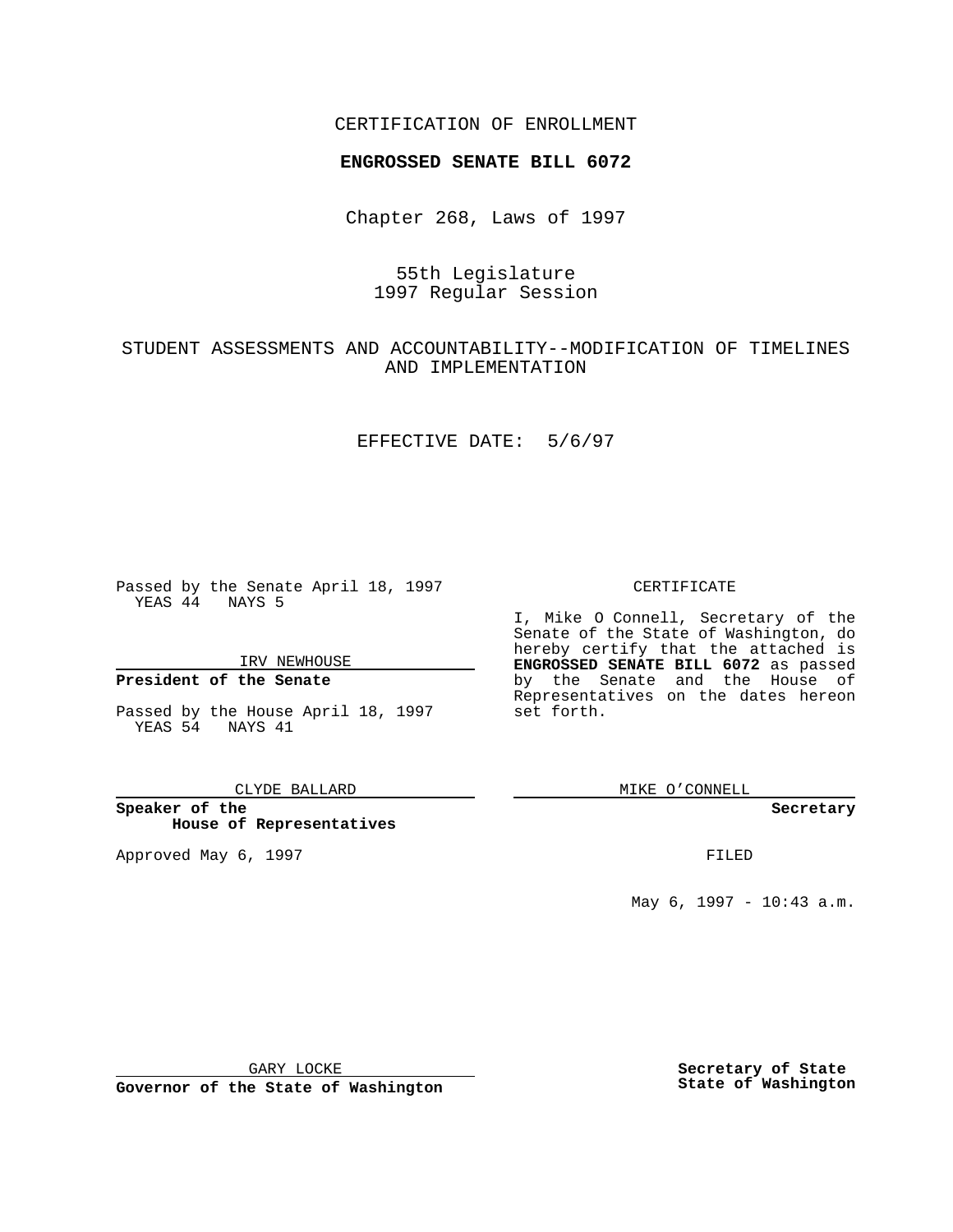## **ENGROSSED SENATE BILL 6072** \_\_\_\_\_\_\_\_\_\_\_\_\_\_\_\_\_\_\_\_\_\_\_\_\_\_\_\_\_\_\_\_\_\_\_\_\_\_\_\_\_\_\_\_\_\_\_

\_\_\_\_\_\_\_\_\_\_\_\_\_\_\_\_\_\_\_\_\_\_\_\_\_\_\_\_\_\_\_\_\_\_\_\_\_\_\_\_\_\_\_\_\_\_\_

Passed Legislature - 1997 Regular Session

**State of Washington 55th Legislature 1997 Regular Session**

**By** Senators West and Spanel; by request of Office of Financial Management

Read first time 03/13/97. Referred to Committee on Education.

 AN ACT Relating to modifying the timelines for development and implementation of the student assessment system; reenacting and amending RCW 28A.630.885; repealing 1995 c 335 s 803 (uncodified); and declaring an emergency.

BE IT ENACTED BY THE LEGISLATURE OF THE STATE OF WASHINGTON:

 **Sec. 1.** RCW 28A.630.885 and 1995 c 335 s 505 and 1995 c 209 s 1 are each reenacted and amended to read as follows:

 (1) The Washington commission on student learning is hereby established. The primary purposes of the commission are to identify the knowledge and skills all public school students need to know and be able to do based on the student learning goals in RCW 28A.150.210, to develop student assessment and school accountability systems, to review current school district data reporting requirements and make recommendations on what data is necessary for the purposes of accountability and meeting state information needs, and to take other steps necessary to develop a performance-based education system. The commission shall include three members of the state board of education, three members appointed by the governor before July 1, 1992, and five members appointed no later than June 1, 1993, by the governor elected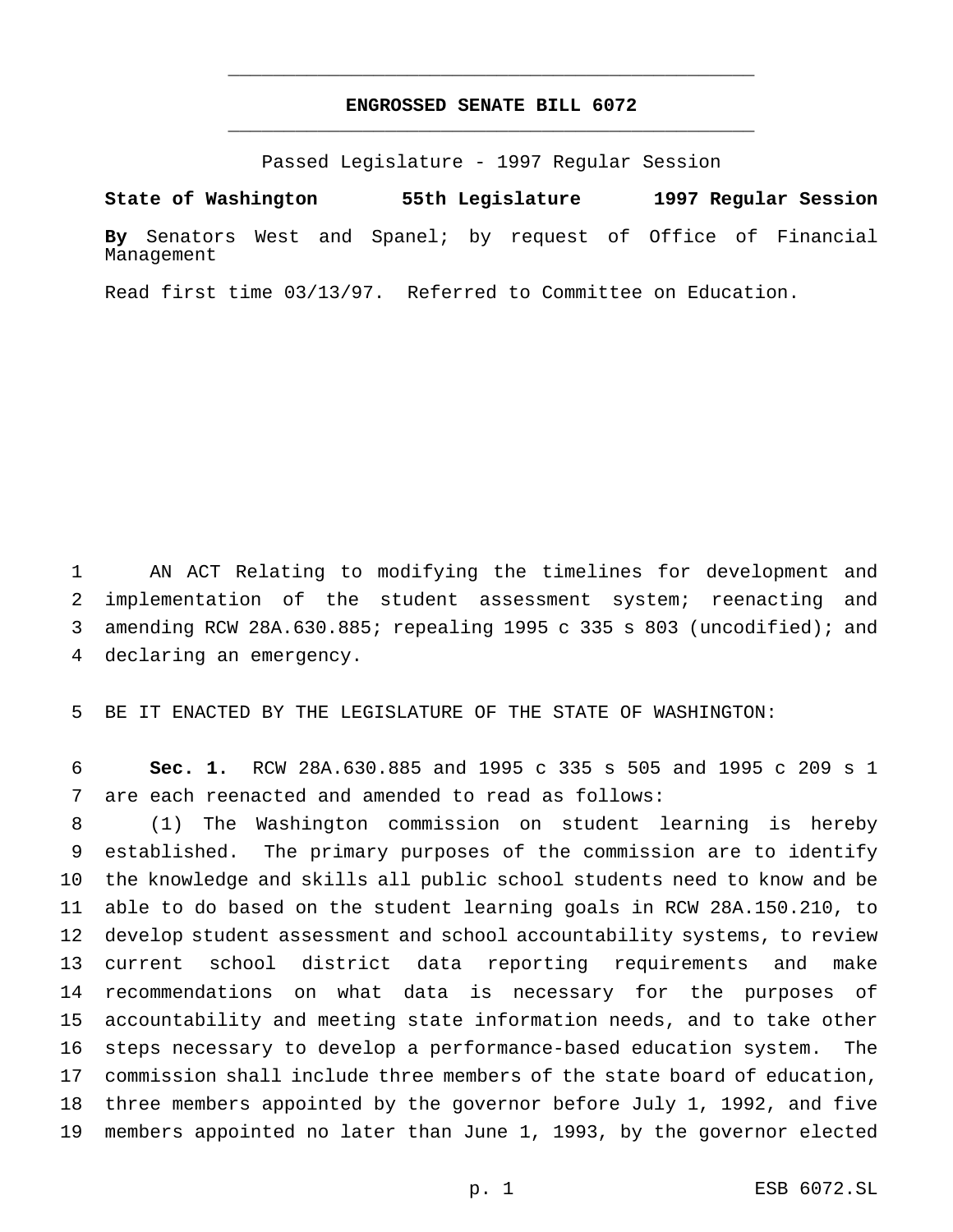in the November 1992 election. The governor shall appoint a chair from the commission members, and fill any vacancies in gubernatorial appointments that may occur. The state board of education shall fill any vacancies of state board of education appointments that may occur. In making the appointments, educators, business leaders, and parents shall be represented, and nominations from state-wide education, business, and parent organizations shall be requested. Efforts shall be made to ensure that the commission reflects the racial and ethnic diversity of the state's K-12 student population and that the major geographic regions in the state are represented. Appointees shall be qualified individuals who are supportive of educational restructuring, who have a positive record of service, and who will devote sufficient time to the responsibilities of the commission to ensure that the objectives of the commission are achieved.

 (2) The commission shall establish advisory committees. Membership of the advisory committees shall include, but not necessarily be limited to, professionals from the office of the superintendent of public instruction and the state board of education, and other state and local educational practitioners and student assessment specialists. (3) The commission, with the assistance of the advisory committees, shall:

 (a) Develop essential academic learning requirements based on the student learning goals in RCW 28A.150.210. Essential academic learning requirements shall be developed, to the extent possible, for each of the student learning goals in RCW 28A.150.210. Goals one and two shall be considered primary. Essential academic learning requirements for RCW 28A.150.210(1), goal one, and the mathematics component of RCW 28A.150.210(2), goal two, shall be completed no later than March 1, 1995. Essential academic learning requirements that incorporate the remainder of RCW 28A.150.210 (2), (3), and (4), goals two, three, and four, shall be completed no later than March 1, 1996. To the maximum extent possible, the commission shall integrate goal four and the knowledge and skill areas in the other goals in the development of the essential academic learning requirements;

 (b)(i) The commission shall present to the state board of education and superintendent of public instruction a state-wide academic assessment system for use in the elementary, middle, and high school years designed to determine if each student has mastered the essential academic learning requirements identified in (a) of this subsection.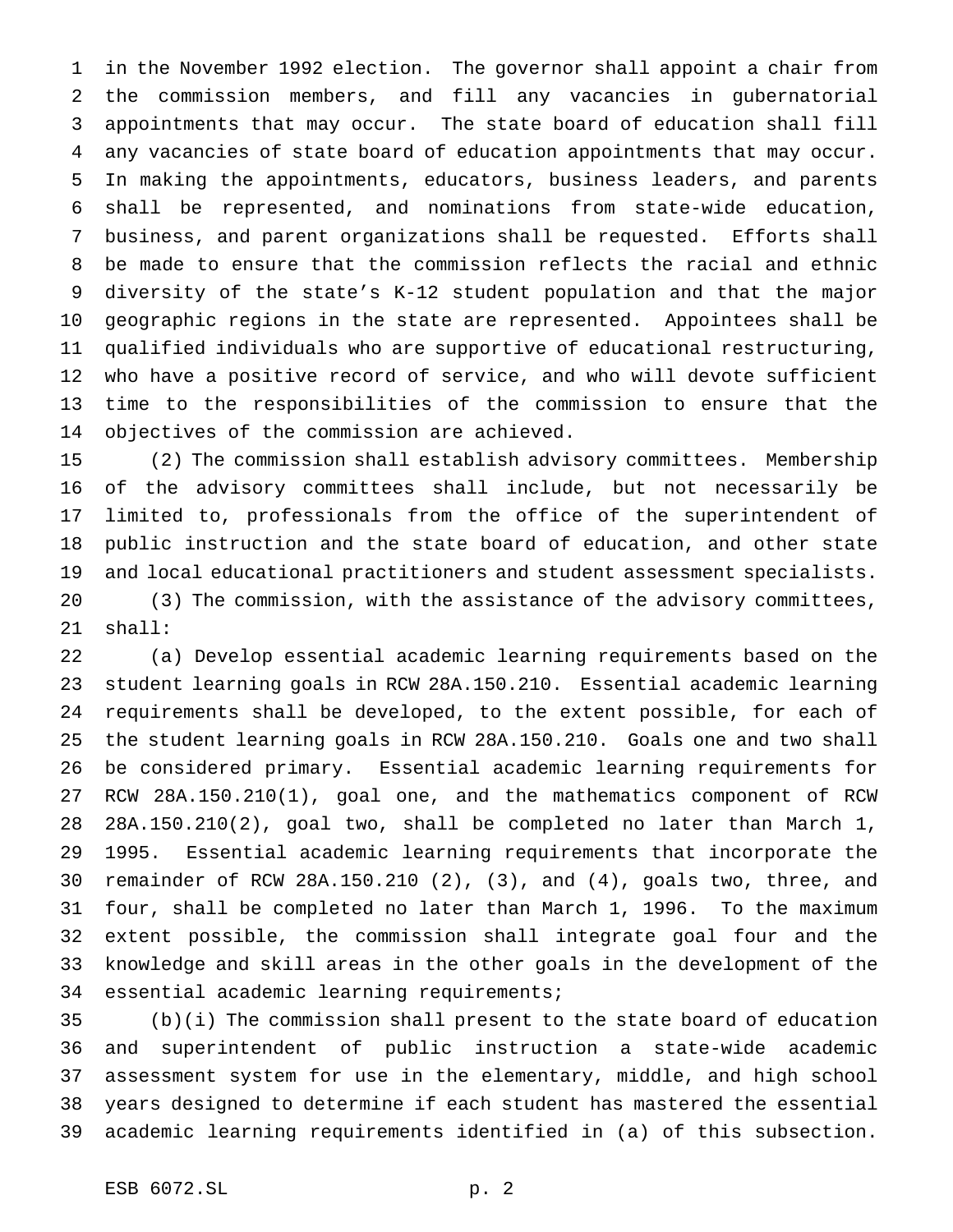The academic assessment system shall include a variety of assessment methods, including criterion-referenced and performance-based measures 3 ((that are criterion-referenced)). Performance standards for determining if a student has successfully completed an assessment shall be initially determined by the commission in consultation with the advisory committees required in subsection (2) of this section.

 (ii) The assessment system shall be designed so that the results under the assessment system are used by educators as tools to evaluate instructional practices, and to initiate appropriate educational support for students who have not mastered the essential academic learning requirements at the appropriate periods in the student's educational development.

 (iii) Assessments measuring the essential academic learning 14 requirements developed for RCW 28A.150.210(1)( $\frac{1}{100}$  one,)) and the 15 mathematics component of RCW 28A.150.210(2)( $(\frac{\pi}{100})$ ) referred to in this section as reading, writing, communications, and mathematics 17 shall be ((initially implemented by the state board of education and superintendent of public instruction no later than the 1996-97)) 19 developed and initially implemented by the commission before 20 transferring the assessment system to the superintendent of public instruction on June 30, 1999. The elementary assessments for reading, 22 writing, communications, and mathematics shall be available for use by school districts no later than the 1996-97 school year, the middle school assessment no later than the 1997-98 school year, and the high 25 school assessment no later than the 1998-99 school year, unless the legislature takes action to delay or prevent implementation of the assessment system and essential academic learning requirements. Assessments measuring the essential academic learning requirements 29 developed for the science component of RCW 28A.150.210 (2)( $(7, (3),$  and 30  $(4)$ , goals two, three, and four, shall be initially implemented by the 31 state board of education and superintendent of public instruction)) at 32 the middle school and high school levels shall be available for use by 33 districts no later than the 1998-99 school year( $(\tau)$ ) unless the legislature takes action to delay or prevent implementation of the assessment system and essential academic learning requirements.

 The completed assessments and assessments still in development 37 shall be transferred to the superintendent of public instruction by June 30, 1999, unless the legislature takes action to delay implementation of the assessment system and essential academic learning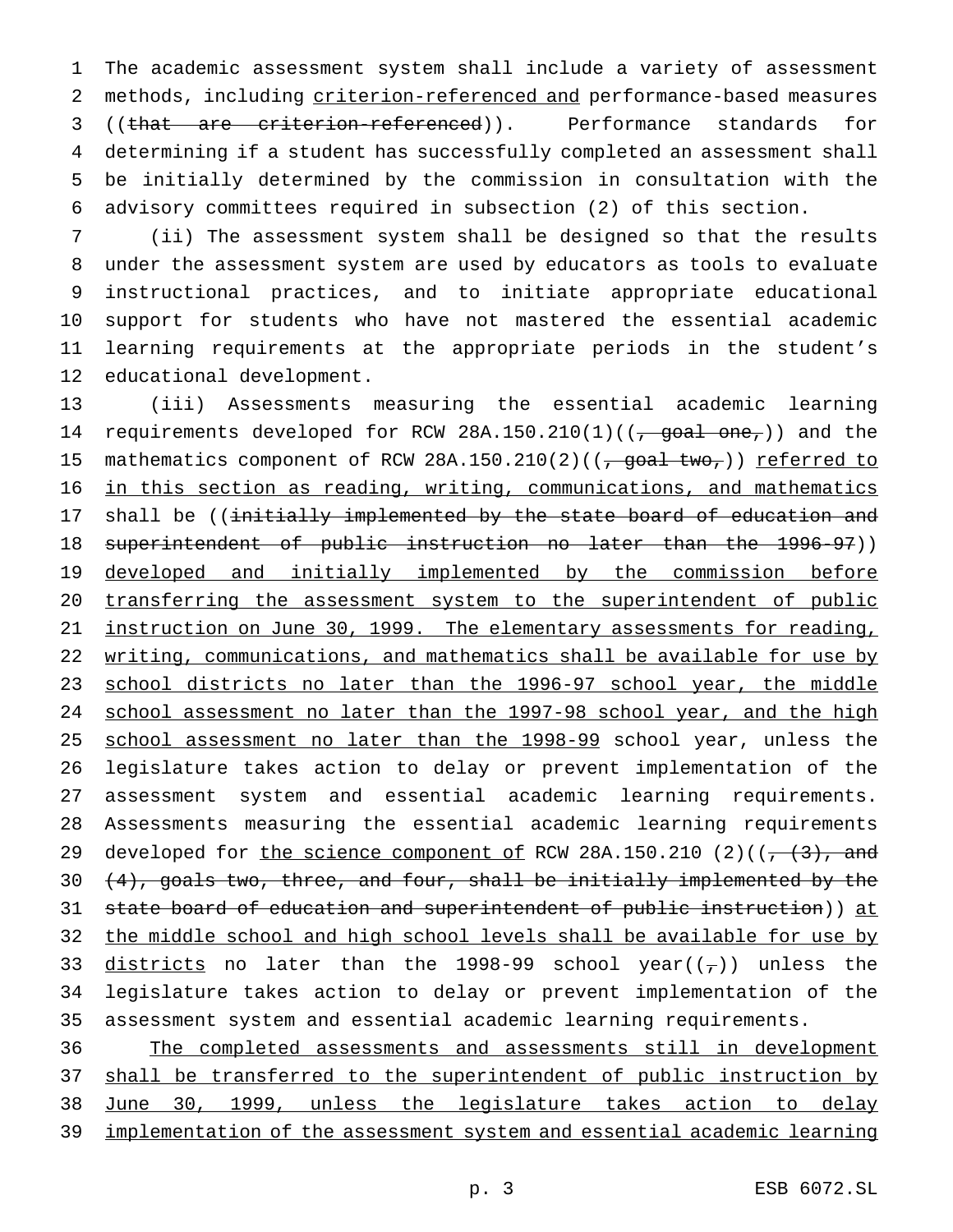requirements. The superintendent shall continue the development of assessments on the following schedule: The history, civics, and geography assessments at the middle and high school levels shall be 4 available for use by districts no later than 2000-01 school year; the arts assessment for middle and high school levels shall be available for use by districts no later than 2000-01 school year; and the health and fitness assessments for middle and high school levels shall be 8 available no later than the 2001-02 school year. The elementary science assessment shall be available for use by districts not later 10 than the 2001-02 school year. The commission or the superintendent, as 11 applicable, shall upon request, provide opportunities for the education 12 committees of the house of representatives and the senate to review the assessments and proposed modifications to the essential academic 14 learning requirements before the modifications are adopted. By December 15, 1998, the commission on student learning shall recommend to the appropriate committees of the legislature a revised timeline for 17 implementing these assessments and when the school districts should be required to participate. All school districts shall be required to 19 participate in the history, civics, geography, arts, health, fitness, and elementary science assessments in the third year after the assessments are available to school districts.

 To the maximum extent possible, the commission shall integrate knowledge and skill areas in development of the assessments.

 (iv) Assessments for goals three and four of RCW 28A.150.210 shall 25 be integrated in the essential academic learning requirements and assessments for goals one and two. Before the 1997-98 school year, the 27 elementary assessment system in reading, writing, communications, and mathematics shall be optional. School districts that desire to participate before the 1997-98 school year shall notify the commission on student learning in a manner determined by the commission. Beginning in the 1997-98 school year, school districts shall be required to participate in the elementary assessment system for reading, writing, communications, and mathematics. Before the 2000- ((2001)) 01 school year, participation by school districts in the middle school and high school assessment system for reading, writing, 36 communications, mathematics, and science shall be optional. School districts that desire to participate before the ((2000-2001)) 1998-99 38 school year shall notify the ((superintendent of public instruction)) commission on student learning in a manner determined by the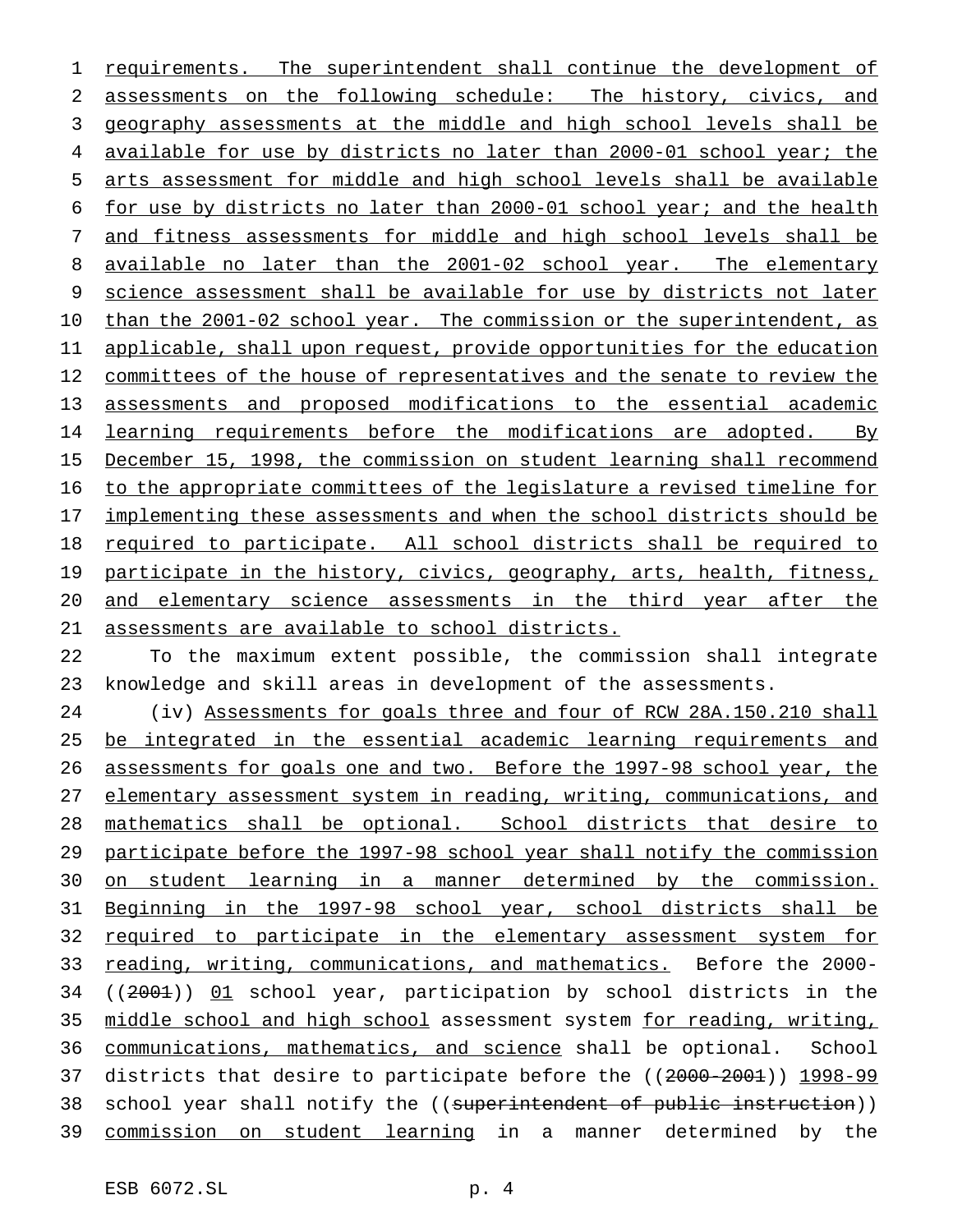((superintendent)) commission on student learning. Schools that desire to participate after the 1998-99 school year, shall notify the superintendent of public instruction in a manner determined by the 4 superintendent. Beginning in the 2000-((2001)) 01 school year, all school districts shall be required to participate in the assessment system for reading, writing, communications, mathematics, and science.

 (v) The ((state board of education and superintendent of public 8 instruction)) commission on student learning may modify the essential 9 academic learning requirements and ((academic assessment system)) the 10 assessments for reading, writing, communications, mathematics, and 11 <u>science</u>, as needed, ((<del>in subsequent school years</del>)) before June 30, 12 1999. The commission shall, upon request, provide opportunities for the education committees of the house of representatives and the senate 14 to review the assessments and proposed modifications to the essential 15 academic learning requirements before the modifications are adopted.

 (vi) The commission shall develop assessments that are directly related to the essential academic learning requirements, and are not biased toward persons with different learning styles, racial or ethnic 19 backgrounds, or on the basis of gender;

 (c) After a determination is made by the state board of education that the high school assessment system has been implemented and that it is sufficiently reliable and valid, successful completion of the high school assessment shall lead to a certificate of mastery. The certificate of mastery shall be obtained by most students at about the age of sixteen, and is evidence that the student has successfully mastered the essential academic learning requirements during his or her educational career. The certificate of mastery shall be required for graduation but shall not be the only requirement for graduation. The commission shall make recommendations to the state board of education regarding the relationship between the certificate of mastery and high school graduation requirements. Upon achieving the certificate of 32 mastery, schools shall provide students with the opportunity ( $\epsilon$ 33 <del>continue</del>)) to pursue career and educational objectives through educational pathways that emphasize integration of academic and vocational education. Educational pathways may include, but are not limited to, programs such as work-based learning, school-to-work transition, tech prep, vocational-technical education, running start, and preparation for technical college, community college, or university education;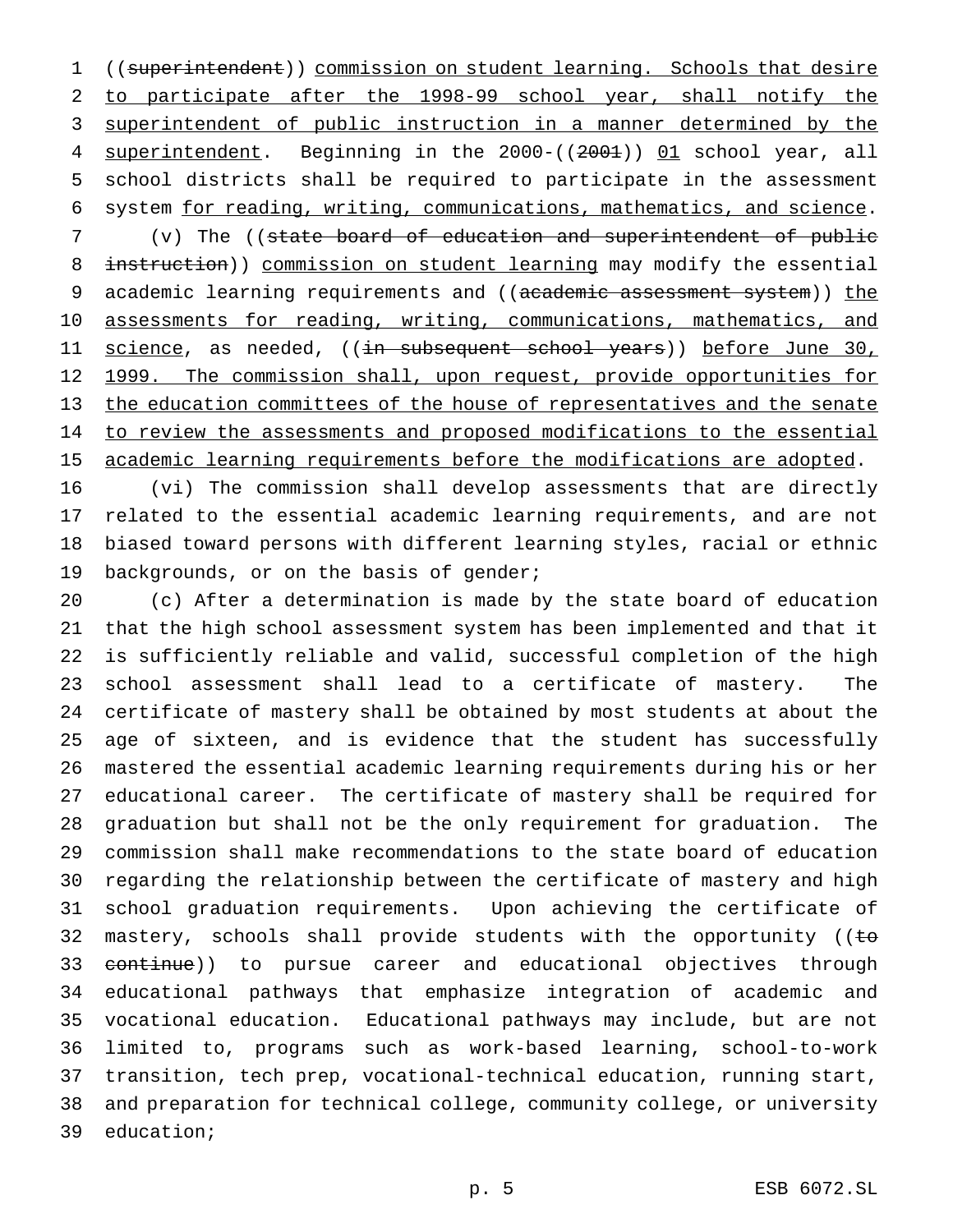(d) Consider methods to address the unique needs of special education students when developing the assessments in (b) and (c) of this subsection;

 (e) Consider methods to address the unique needs of highly capable students when developing the assessments in (b) and (c) of this subsection;

 (f) Develop recommendations on the time, support, and resources, including technical assistance, needed by schools and school districts to help students achieve the essential academic learning requirements. These recommendations shall include an estimate for the legislature, superintendent of public instruction, and governor on the expected cost 12 of implementing the academic assessment system;

 (g) Develop recommendations for consideration by the higher education coordinating board for adopting college and university entrance requirements for public school students that are consistent with the essential academic learning requirements and the certificate of mastery;

 (h) Review current school district data reporting requirements for the purposes of accountability and meeting state information needs. The commission on student learning shall report recommendations to the joint select committee on education restructuring by September 15, 1996, on:

 (i) What data is necessary to compare how school districts are performing before the essential academic learning requirements and the assessment system are implemented with how school districts are performing after the essential academic learning requirements and the 27 assessment system are implemented; and

 (ii) What data is necessary pertaining to school district reports under the accountability systems developed by the commission on student learning under this section;

31 (i) ((By June 30, 1999,)) Recommend to the legislature, governor, state board of education, and superintendent of public instruction:

 (i) A state-wide accountability system to monitor and evaluate 34 accurately and fairly at elementary, middle, and high schools the level 35 of learning occurring in individual schools and school districts with 36 regard to the goals included in RCW 28A.150.210 (1) through (4). ((The accountability system shall be designed to recognize the characteristics of the student population of schools and school districts such as gender, race, ethnicity, socioeconomic status, and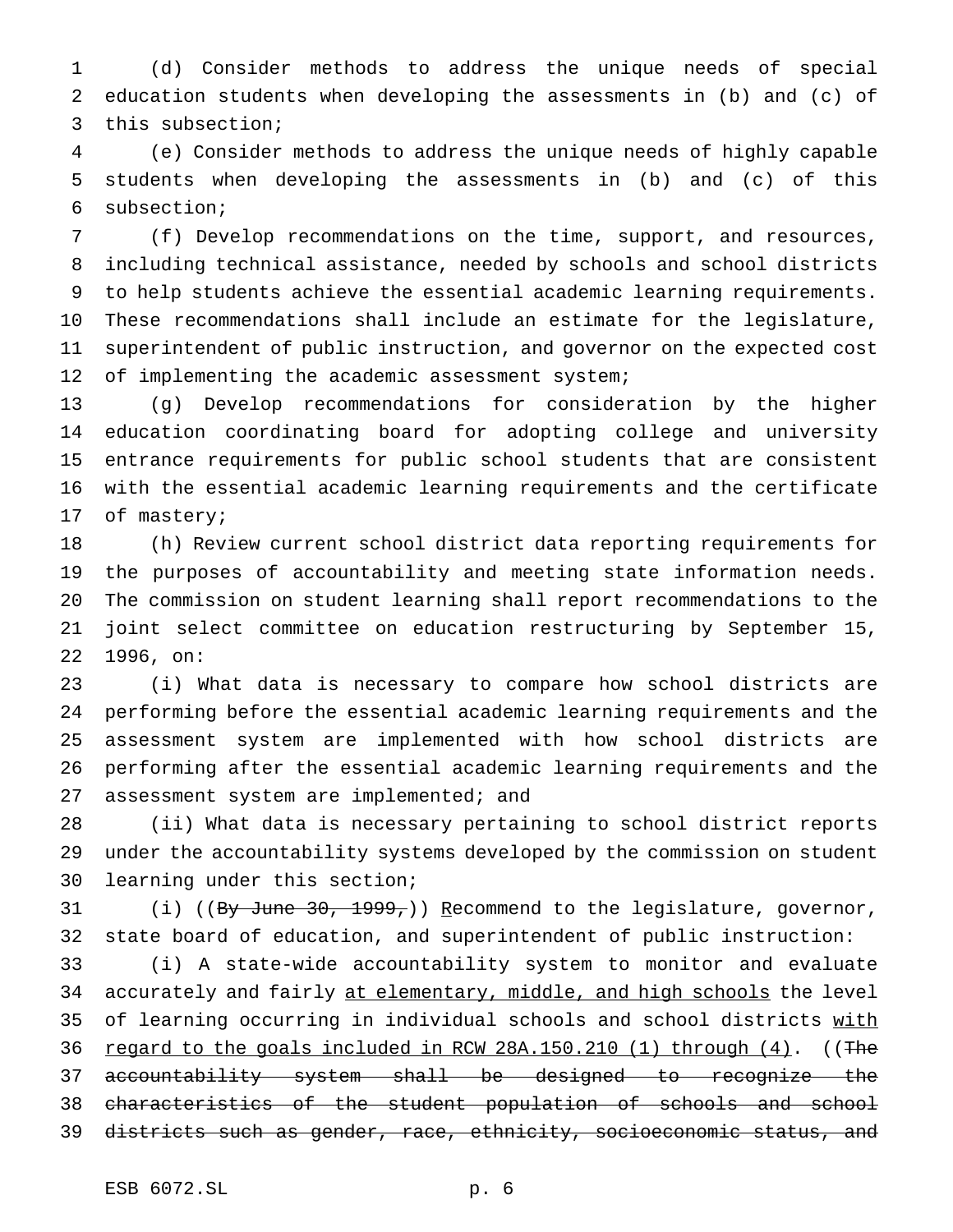1 other factors.)) The accountability system must assess each school 2 individually against its own baseline, schools with similar 3 characteristics, and schools state-wide. The system shall include school-site, school district, and state-level accountability reports; (ii) A school assistance program to help schools and school districts that are having difficulty helping students meet the essential academic learning requirements as measured by performance on 8 the elementary, middle school, and high school assessments;

 (iii) A system to intervene in schools and school districts in which significant numbers of students persistently fail to learn the essential academic learning requirements or meet the standards 12 established for the elementary, middle school, and high school 13 assessments; and

 (iv) An awards program to provide incentives to school staff to help their students learn the essential academic learning requirements, with each school being assessed individually against its own baseline, 17 schools with similar characteristics, and the state-wide average. Incentives shall be based on the rate of percentage change of students 19 achieving the essential academic learning requirements and progress on meeting the state-wide average. School staff shall determine how the awards will be spent.

22 ((<del>It is the intent of the legislature to begin implementation of</del> 23 programs in this subsection  $(3)(i)$  on September 1, 2000;))

 The commission shall make recommendations regarding a state-wide accountability system for reading in grades kindergarten through four by November 1, 1997. Recommendations for an accountability system in 27 the other subject areas and grade levels shall be made no later than June 30, 1999;

 (j) Report annually by December 1st to the legislature, the governor, the superintendent of public instruction, and the state board of education on the progress, findings, and recommendations of the commission; and

 (k) Make recommendations to the legislature and take other actions necessary or desirable to help students meet the student learning goals.

 (4) The commission shall coordinate its activities with the state board of education and the office of the superintendent of public instruction.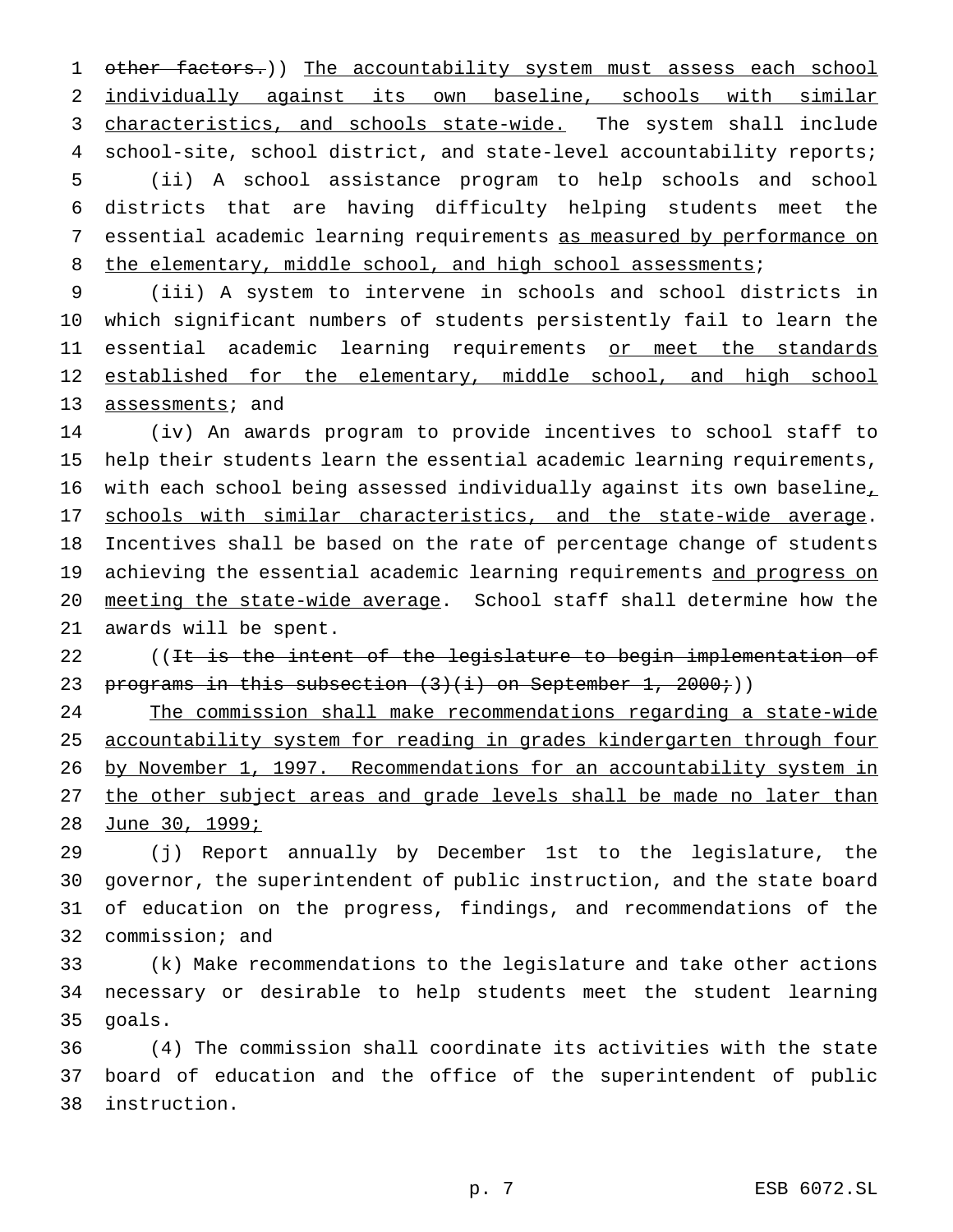(5) The commission shall seek advice broadly from the public and all interested educational organizations in the conduct of its work, including holding periodic regional public hearings.

 (6) The commission shall select an entity to provide staff support and the office of the superintendent of public instruction shall provide administrative oversight and be the fiscal agent for the commission. The commission may direct the office of the superintendent of public instruction to enter into subcontracts, within the commission's resources, with school districts, teachers, higher education faculty, state agencies, business organizations, and other individuals and organizations to assist the commission in its deliberations.

 (7) Members of the commission shall be reimbursed for travel expenses as provided in RCW 43.03.050 and 43.03.060.

 (8)(a) By September 30, 1997, the commission on student learning, 16 the state board of education, and the superintendent of public instruction shall jointly present recommendations to the education 18 committees of the house of representatives and the senate regarding the 19 high school assessments, the certificate of mastery, and high school graduation requirements.

21 In preparing recommendations, the commission on student learning 22 shall convene an ad hoc working group to address questions, including: 23 (i) What type of document shall be used to identify student performance and achievement and how will the document be described?

25 (ii) Should the students be required to pass the high school 26 assessments in all skill and content areas, or only in select skill and content areas, to graduate?

 (iii) How will the criteria for establishing the standards for passing scores on the assessments be determined?

 (iv) What timeline should be used in phasing-in the assessments as a graduation requirement?

 (v) What options may be used in demonstrating how the results of the assessments will be displayed in a way that is meaningful to students, parents, institutions of higher education, and potential employers?

 (vi) Are there other or additional methods by which the assessments 37 could be used to identify achievement such as endorsements, standards of proficiency, merit badges, or levels of achievement?